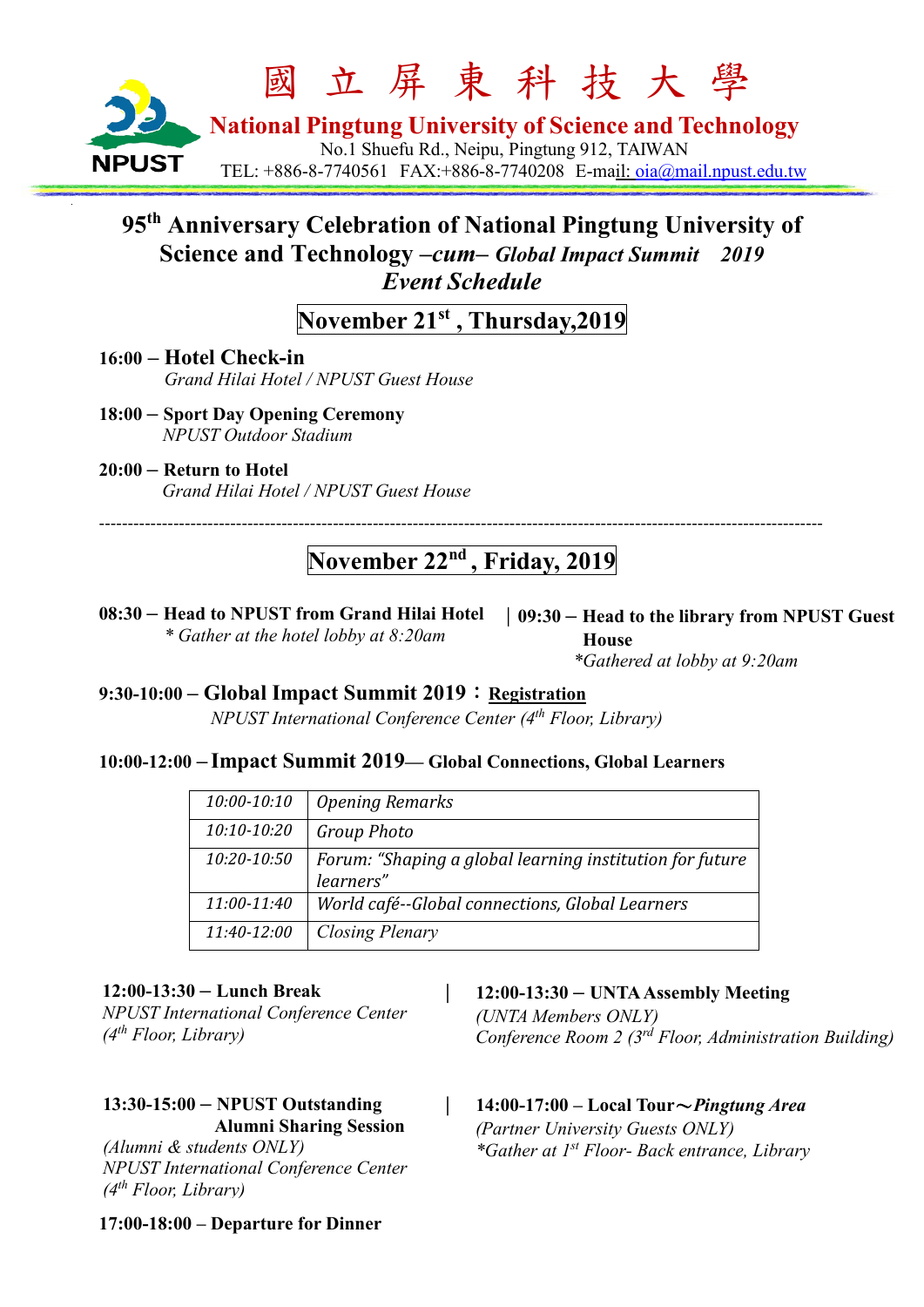### **18:00-20:00 – Gala Dinner at ShuiYue** 水月囍樓

#### **20:00 – Return to Hotel**

*Grand Hilai Hotel / NPUST Guest House*

-----------------------------------------------------------------------------------------------------------------------------

## **November 23rd , Saturday, 2019**

**08:30 – Head to NPUST from Grand Hilai Hotel** |**09:30 – Head to the library from NPUST Guest** *\* Gather at the hotel lobby at 8:20am*

**House** *\*Gathered at lobby at 9:20am*

**10:00-12:00 – NPUST 95th Anniversary and Awards Ceremony**

#### **12:00-13:30 – Lunch**

*Shu-Yun Hall Square*

**16:00 – Departure for Dinner**

#### **18:00-20:00 – Dinner at** *Grand Hilai Hotel*

### **20:00 – Return to Hotel**

*Grand Hilai Hotel / NPUST Guest House*

### ------------------------------------------------------------------------------------------------------------------------------- **Sunday, November 24th , 2019**

#### **All Day – Drop-off**

*Taiwan Kaohsiung Intl. Airport / Kaohsiung Zuoying High Speed Rail Station*

-------------------------------------------------------------------------------------------------------------------------------

#### *Notice:*

- Due to the availability of room numbers, the guests from the same institution might be arranged in shared rooms.
- Grand Hilai Hotel Address: No. 266, Chenggong 1st Road, Qianjin District, Kaohsiung City, 801 Website:<https://www.grand-hilai.com/>
- NPUST Guest House (On-campus) Address: No.1 Shuefu Rd., Neipu, Pingtung 912, Taiwan
- NPUST will provides meal from Nov  $21<sup>st</sup>$  (dinner) to Nov  $24<sup>th</sup>$  (lunch).
- NPUST will provides taxi pickup for the guests who arrive on  $19<sup>th</sup>$  and  $20<sup>th</sup>$  Nov to the hotel or the guest house.
- Our staff will provide transportation and hotel check-in assistance for the guests who arrive from Nov 21<sup>st</sup> to 23rd.
- Guests are expected to follow the arrangement of NPUST during the event.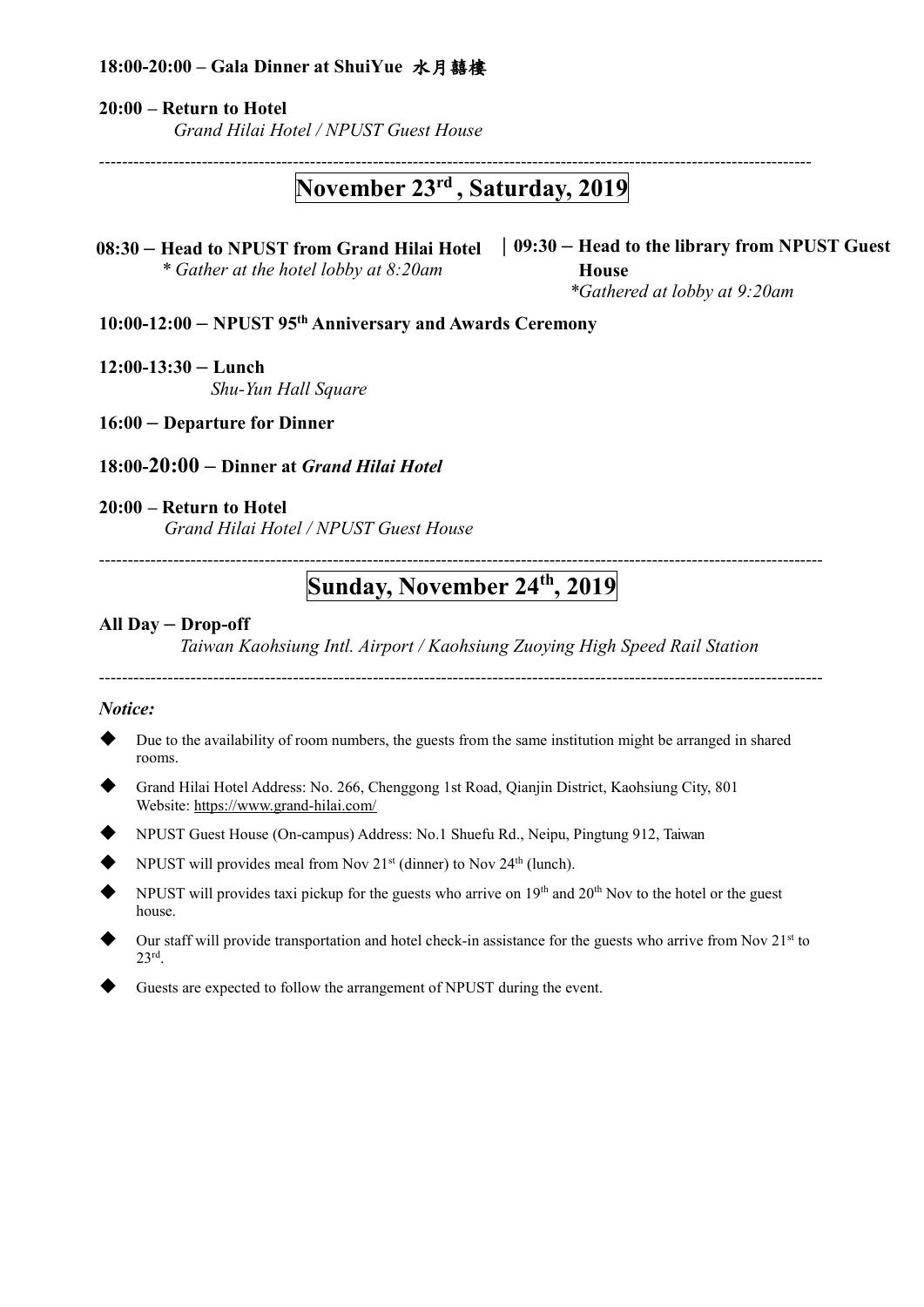# **Waiting Point**:

*A. ZuoYing HSR – Starbucks Coffee*



**B.** *Kaohsiung Airport– Starbucks Coffee*



## *List of NPUST Contact Persons* 聯繫人列表

| <b>No.序號</b> | Name 姓名                                          | Mobile Phone Number 手機號碼 |
|--------------|--------------------------------------------------|--------------------------|
|              | 林經桓組長 Dr. George Lin                             | 0933717715               |
|              | 余若婷組員 Ms. Ann Yu<br>(Main Coordinator)           | 0955336236               |
|              | 周尚華組員 Ms. Carrina Chou                           | 0978148379               |
|              | 王躍槺組員 Mr. Angus Wong<br>(Pick-up Representative) | 0981662227               |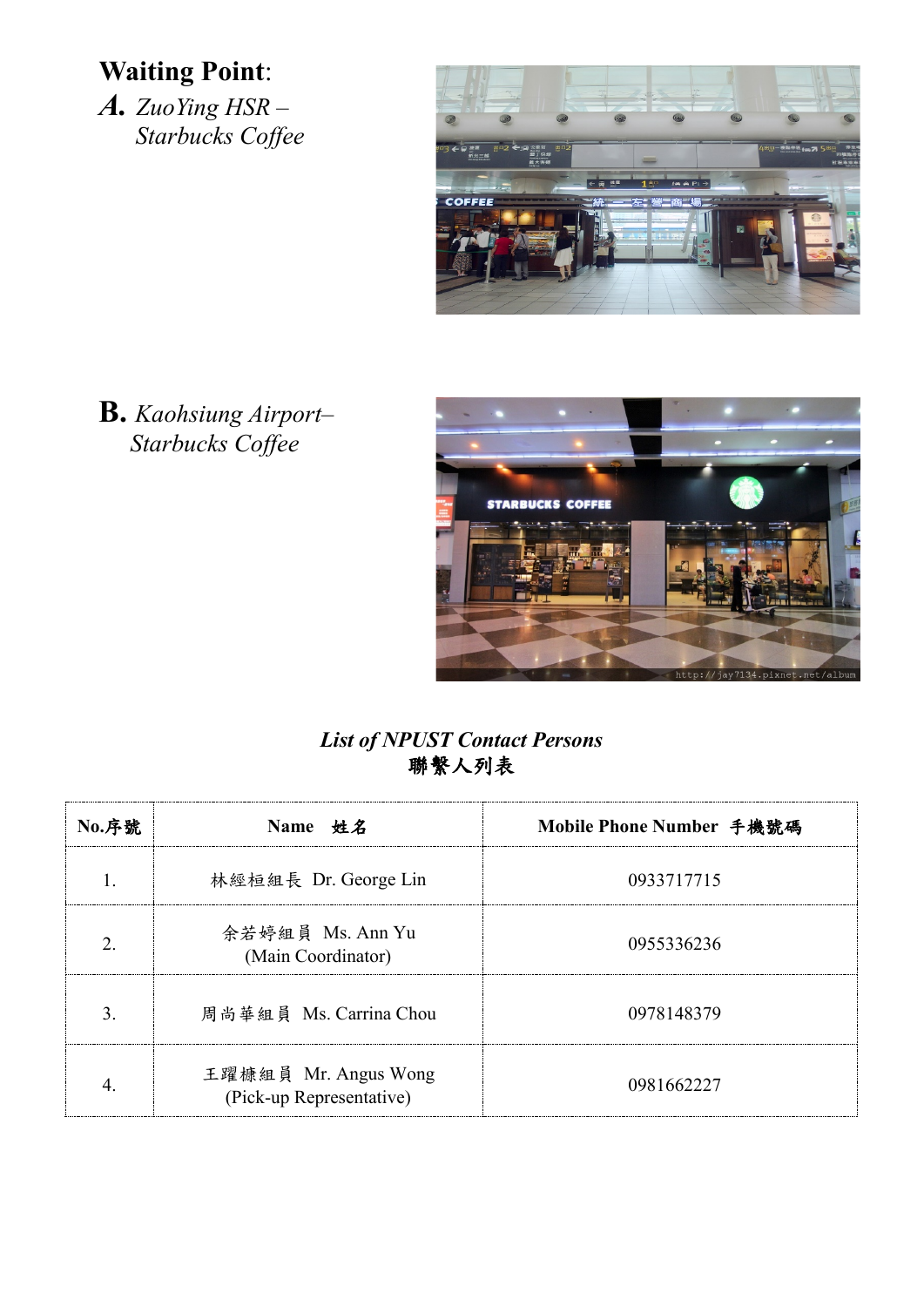| N <sub>0</sub> | <b>Name</b><br>(Full Name & Title)   | <b>Institution/University</b>                                    | <b>Position</b>                                                                            | <b>Hotel</b><br>Acoommodation                           |
|----------------|--------------------------------------|------------------------------------------------------------------|--------------------------------------------------------------------------------------------|---------------------------------------------------------|
| 1.             | Asst. Prof. Chalermpon<br>Yuangklang | Rajamangala University of<br>Technology Isan (RMUTI)             | Vice President for<br>Academic and Quality<br>Assurance                                    | Grand Hilai<br>Shared-room with<br>Dr. Rabil            |
| 2.             | Dr. Rabil Ponphai                    | Rajamangala University of<br>Technology Isan (RMUTI)             | Dean Faculty of Business<br>Administration                                                 | Grand Hilai<br>Shared-room with<br>Dr. Charlermporn     |
| 3.             | Dr. Anirut Pipatprapa                | Rajamangala University of<br>Technology Isan (RMUTI)             | <b>Assistant Dean for</b><br>Academic Affairs and<br><b>Academic Services</b>              | <b>Guest House</b>                                      |
| 4.             | Prof. Hideo Akiyoshi                 | Osaka Prefecture University<br>(OPU)                             | Professer of Veterinary<br>Surgery                                                         | <b>Grand Hilai</b>                                      |
| 5.             | Prof. Michał Zasada                  | Warsaw University of Life<br>Science (WULS-SGGW)                 | Vice Rector for<br><b>International Cooperation</b>                                        | <b>Grand Hilai</b>                                      |
| 6.             | Prof. Zenno Yachiko                  | Naragakuen University (NU)                                       | Director of Center for<br>Community &<br>International Relations                           | <b>Grand Hilai</b><br>Shared-room with<br>Dr. Miyazaki  |
| 7.             | Prof. Miyazaki Harumi                | Naragakuen University (NU)                                       | Professer of Education<br>for Human Growth                                                 | Grand Hilai<br>Shared-room with<br>Dr. Zenno            |
| 8.             | Dr. Suvit Saetia                     | King Mongkut's University of<br>Technology Thanyaburi<br>(KMUTT) | President                                                                                  | N                                                       |
| 9.             | Dr. Booncharoen<br>Sirinaovakul      | King Mongkut's University of<br>Technology Thanyaburi<br>(KMUTT) | Chief Executive,<br><b>KX</b> Campus                                                       | N                                                       |
| 10.            | Dr. Hong-Ming Ku                     | King Mongkut's University of<br>Technology Thanyaburi<br>(KMUTT) | Assistant to the President<br>for Internationalization                                     | N                                                       |
| 11.            | Dr. Asawin Meechai                   | King Mongkut's University of<br>Technology Thanyaburi<br>(KMUTT) | Director of System<br>Biology $&$<br><b>Bioinformatics Center</b>                          | N                                                       |
| 12.            | Dr. Suvaluk Asavasanti               | King Mongkut's University of<br>Technology Thanyaburi<br>(KMUTT) | Director of Food<br><b>Engineering Practice</b><br>School                                  | N                                                       |
| 13.            | Assoc. Prof. Asawin<br>Nedpogaeo     | National Institute of<br>Development Administration<br>(NIDA)    | Assistant to the President<br>for Corporate<br>Communication and<br><b>Student Affairs</b> | <b>Grand Hilai</b>                                      |
| 14.            | Prof. Gugus Irianto                  | Universitas Brawijaya (UB)                                       | Vice Rector for<br>Governance and<br><b>Financial Affairs</b>                              | <b>Grand Hilai</b><br>Shared-room with<br>Dr. Damanhuri |
| 15.            | Prof. Liliek Irianto                 | Universitas Brawijaya (UB)                                       | Head of Double Degree/<br>Joint Degree Program                                             | Grand Hilai                                             |

# **Participants Name List and Accommodation Arrangement**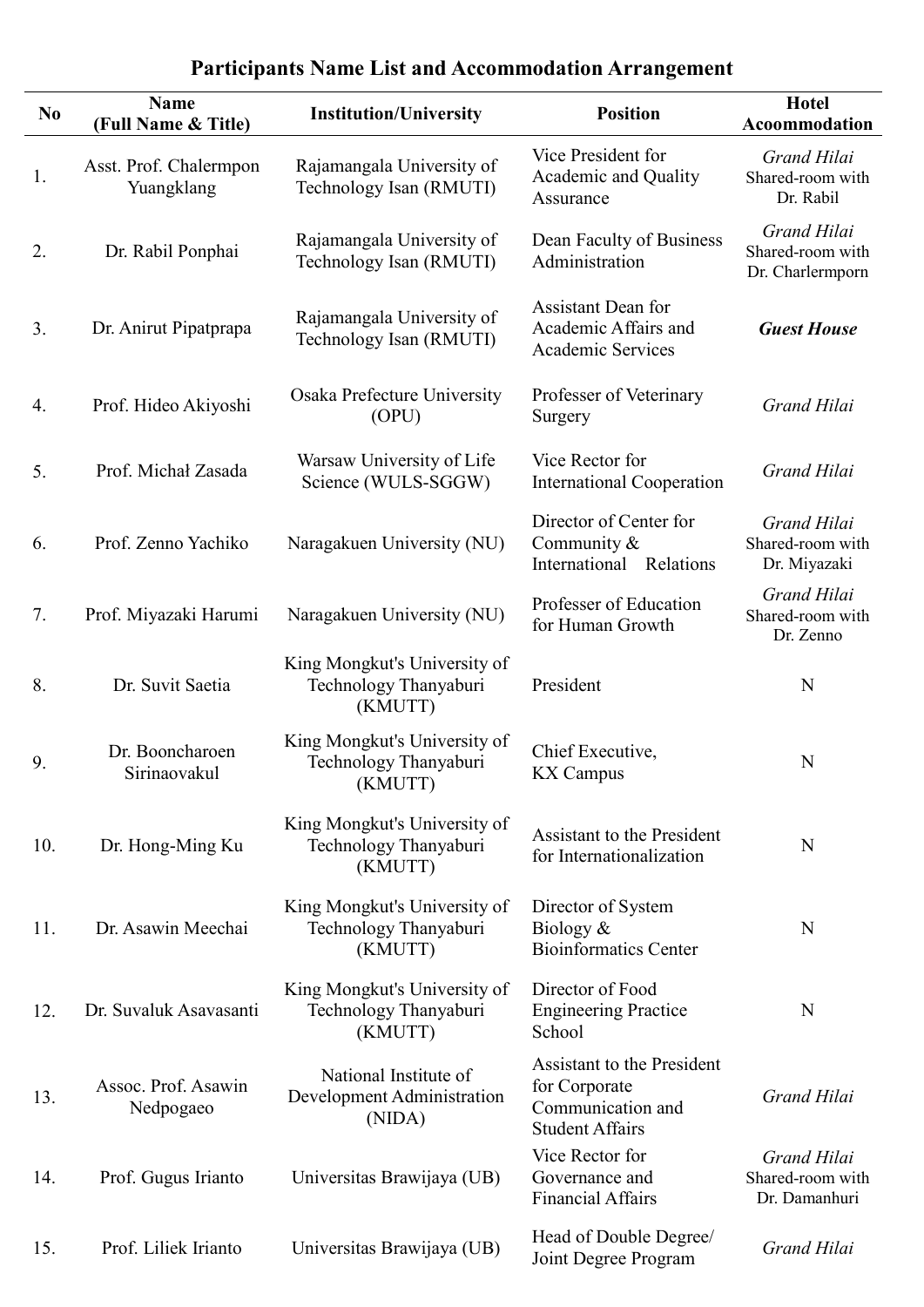| 16. | Dr. Damanhuri                      | Universitas Brawijaya (UB)                            | Dean of Faculty of<br>Agriculture                                                                    | Grand Hilai<br>Shared-room with<br>Dr. Gugus           |
|-----|------------------------------------|-------------------------------------------------------|------------------------------------------------------------------------------------------------------|--------------------------------------------------------|
| 17. | Ms. Dwi Retnoningsih               | NPUST Indonesian Alumni<br>Association                | Lecturer, Universitas<br>Brawijaya (UB)                                                              | <b>Guest House</b>                                     |
| 18. | Asst. Prof. Weerapon<br>Thongma    | Maejo University (MJU)                                | President                                                                                            | <b>Grand Hilai</b>                                     |
| 19. | Prof. Pawin Manochai               | Maejo University (MJU)                                | <b>Acting Vice President</b>                                                                         | <b>Grand Hilai</b><br>Shared-room with<br>Dr. Yanin    |
| 20. | Prof. Yanin<br>Opatpatanakit       | Maejo University (MJU)                                | <b>Acting Vice President</b>                                                                         | <b>Grand Hilai</b><br>Shared-room with<br>Dr. Pawin    |
| 21. | Asst. Prof. Pusit<br>Pookmanee     | Maejo University (MJU)                                | Director of Academic<br>Administration and<br>Development                                            | <b>Grand Hilai</b>                                     |
| 22. | Dr. Winitra<br>Leelapattana        | Maejo University (MJU)                                | Associate Dean,<br><b>International College</b>                                                      | <b>Grand Hilai</b>                                     |
| 23. | Prof. Erika Budiarti<br>Laconi     | <b>Bogor Agricultural University</b><br>(IPB)         | Vice Rector for<br>Innovation, Business and<br>Entrepreneurship                                      | <b>Grand Hilai</b><br>Shared-room with<br>Dr. Syarifah |
| 24. | Dr. Syarifah Iis Aisyah            | <b>Bogor Agricultural University</b><br>(IPB)         | Director of Innovation<br>and Intellectual Property                                                  | Grand Hilai<br>Shared-room with<br>Dr. Erika Budiarti  |
| 25. | Dr. Nguyen Hai Dang                | University of Science &<br>Technology of Hanoi (USTH) | Vice Rector for<br>Innovation, Business and<br>Entrepreneurship                                      | Grand Hilai                                            |
| 26. | Dr. To Thi Mai Huong               | University of Science &<br>Technology of Hanoi (USTH) | Lecturer-researcher of<br>Department of<br>Pharmacology, Medical<br>and Agronomical<br>Biotechnology | <b>Grand Hilai</b>                                     |
| 27. | Dr. Nopadon<br>Maneetien           | Rajamangala University of<br>Technology Lanna (RMUTL) | Director, College of<br>Integrated Science and<br>Technology                                         | <b>Grand Hilai</b><br>Shared-room with<br>Dr. Suntorn  |
| 28. | Assoc. Prof. Suntorn<br>Wittayakun | Rajamangala University of<br>Technology Lanna (RMUTL) | Dean, Faculty of<br>Sciences and Agricultural<br>Technology                                          | Grand Hilai<br>Shared-room with<br>Dr. Nopadon         |
| 29. | Asst. Prof. Seri<br>Koonjaenak     | Kasetsart University (KU)                             | Vice President of<br>Sriracha Campus                                                                 | Grand Hilai                                            |
| 30. | Prof. Polkit<br>Sangvanich         | Chulalongkorn University (CU)                         | Dean of Faculty of<br>Science                                                                        | Grand Hilai                                            |